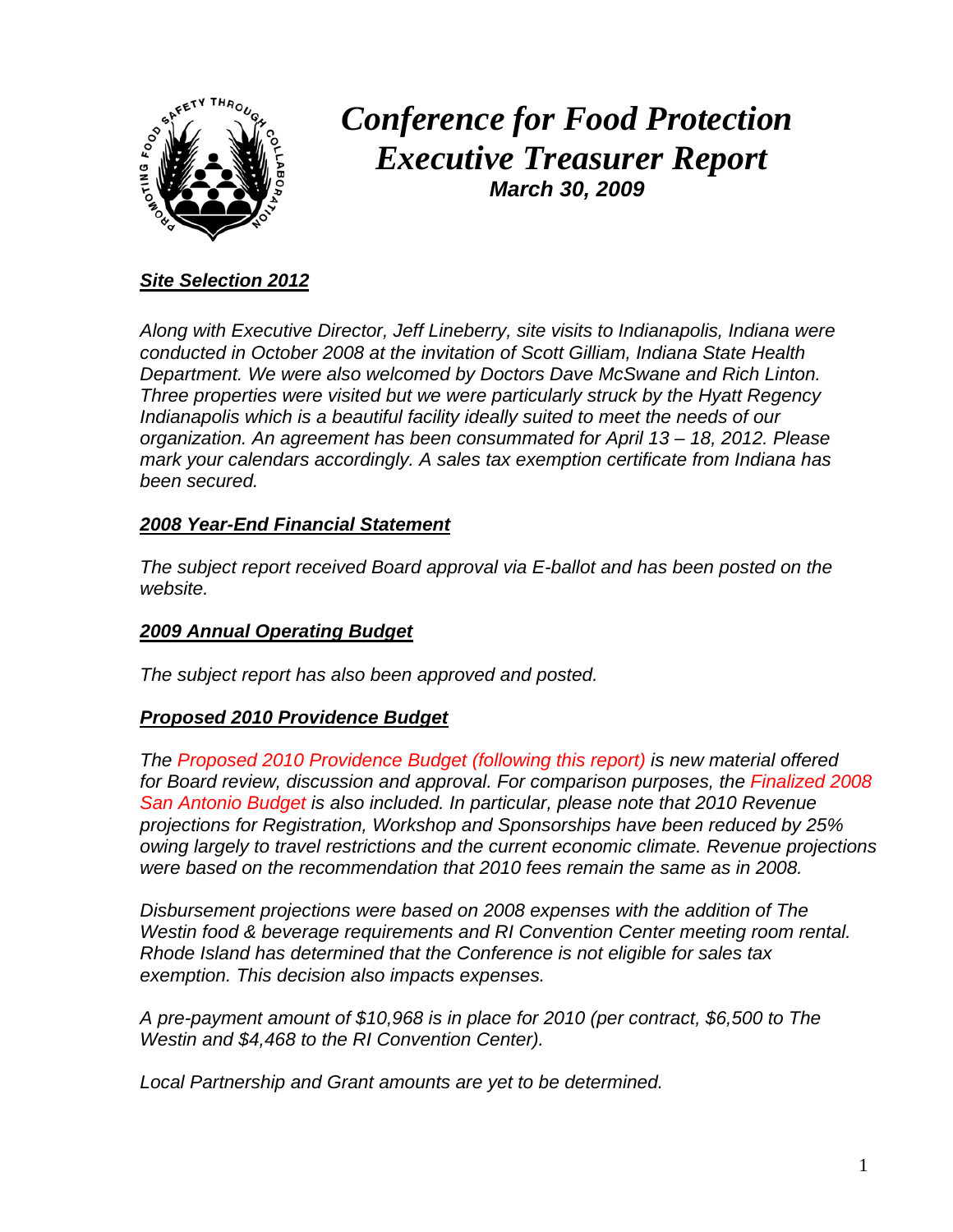*As background, for the past three cycles, the ratio of Revenues to Biennial Meeting expenses has been approximately 3 to 1 (see ET Report August 2008 EB meeting). The projected ratio for this cycle is 2 to 1.* 

#### *Recommendations:*

*1) Request a reduction in The Westin room block. The current block calls for 1464 room nights. Complimentary meeting room rental, 1/50 rooms, Conference Chair suite, 5 staff rooms at 50% off and three Junior Suite upgrades are based on 80% of this block being filled (guest room consumption of 1,171). With the projected attendance being reduced 25% (from 400 to 300), request room block reduction of a minimum of 100 room nights such that the 80% requirement might more likely be realized (1091) and concessions received.* 

*2) Recommend Conference and Workshop fees not be increased for the 2010 cycle so as to encourage attendance. Fees were previously raised \$25 during the 2008 cycle.* 

*3) Research the prospect of piggy-back meetings such that member travel expenses can be offset and the room block fully utilized.* 

*4) Fully explore grant opportunities to facilitate travel for members.* 

*5) Further recommend that the 2010 Sponsorship campaign be opened in either August or September of 2009 (before Registration begins) to extend the contribution period.* 

*6) Similarly, recommend that the Local Partnership initiative begin as soon as possible.* 

#### *1st Quarter Financial Statement*

*The 2009 1st Quarter Financial Statement is offered for review, discussion and approval. (Note: Hard copy of this report will be available for distribution at the Board meeting)* 

#### *Overall Financial Picture*

*The Conference currently has two Certificates of Deposit totaling in excess of \$143,000*  which, coupled with the checking account, provides for a total approximating \$180,000. *Although this represents a sound financial picture, the elevated expenses and decreased revenue for the 2010 biennial meeting will substantially decrease reserves. Sponsorship revenues may also decline. These considerations strongly suggest that we continue our practice of financial prudence.* 

*Recommendation: Establish an amount that will be consistently held in reserve (suggested minimum of \$75,000).*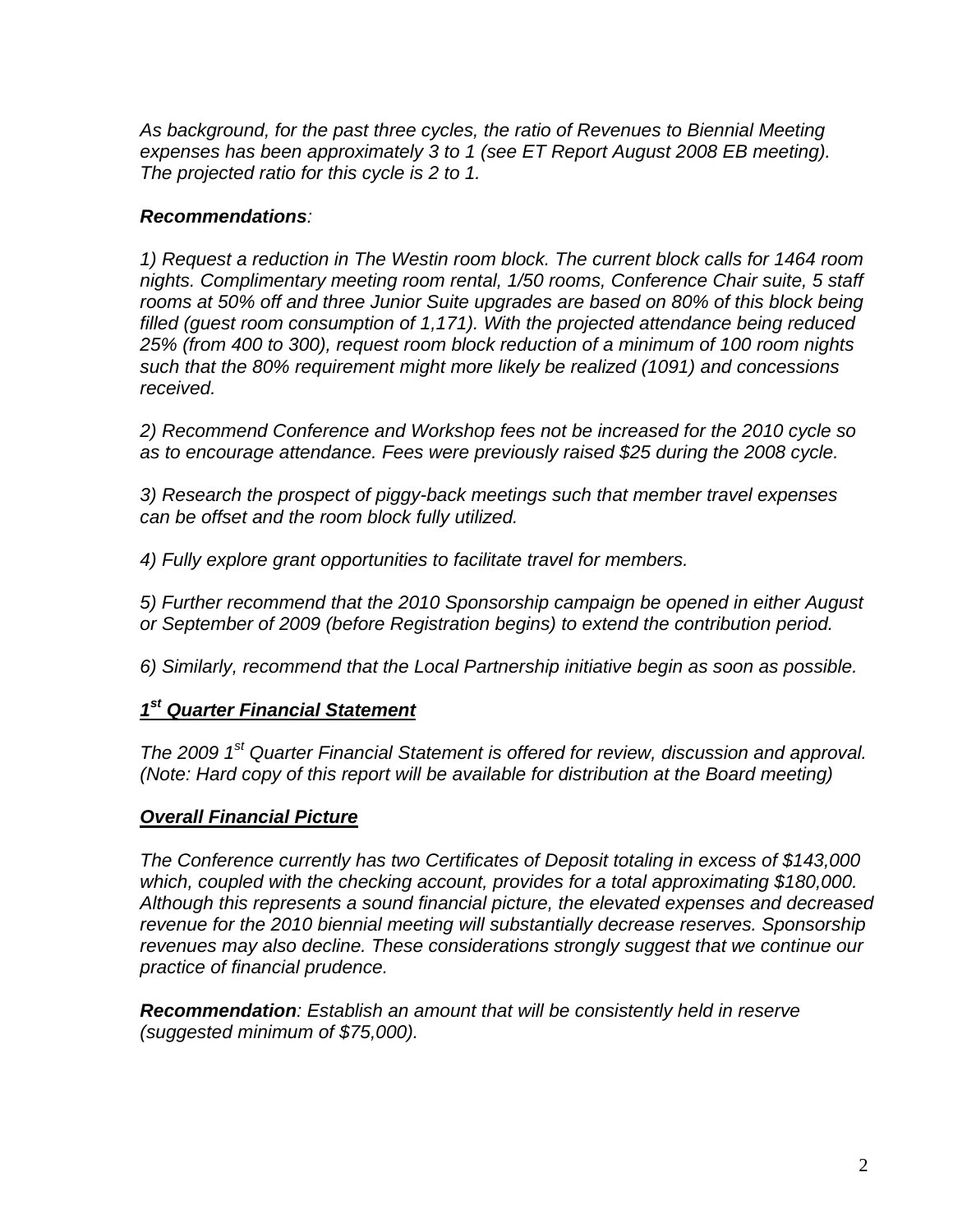#### *Audit of Financial Records*

*As provided by the Constitution and Bylaws, an annual audit of the Conference financial records was performed. Audit packets were sent to Wayne Derstine, Chair, and his two Committee members. The report of the Audit Committee is presented under separate cover.* 

*The Audit Policy, developed in 1996, is outdated. By way of background, following is an excerpt from the Board meeting minutes of April, 2002: "Audit of Financial Records – Hayes reported findings on the subject of audit of our financial records, disclosing that our tax consultant asserts that our audits should be internal audits; that we should not sustain the cost associated with biennial 3rd party audits; Board affirmed that audits should be conducted internally on an annual basis (per Constitution and Bylaws) with "outside" audits perhaps once every ten years or upon change of Executive Secretary assignment." Current practice (since 2003) has been to have an annual internal audit. To comply with the above referenced Board decision, the next 3rd party audit would take place either in 2012 OR when a transition occurs.* 

*Recommendation: Audit policy be reviewed and updated to render it consistent with provisions of the Constitution and Bylaws. Article XV, Section 5 reads: "*The Audit Committee shall report to the Board. Except when a certified public accountant conducts an audit of the Conference's financial records, the Audit Committee shall audit the Conference's financial records annually."

#### *Website*

*The first goal of the website development project (to consolidate the Conference website into one easy-to-maintain site) has been completed (cost: \$3,000).* 

*The second goal (dealing with "forms" development) is in progress and is scheduled to be completed by June 15, 2009 (cost: \$2,475).* 

*The third goal (Issue submission process) is scheduled for completion October 1, 2009 (cost: \$2,625 plus software and dedicated server fees of approximately \$4,000).* 

#### *Executive Treasurer Transition*

*The selection of Eric Pippert as your new Executive Treasurer is one that holds great promise for the Conference. Eric's credentials are both considerable and ideally suited to the needs of the organization. The transition is proceeding smoothly and I know you will find Eric to be a worthy member of the administrative team.* 

*On this note, I would like to thank you for the privilege of serving the Conference in various capacities over my 20-year tenure. I have thoroughly valued my professional associations. I leave the organization with a sense of quiet pride, knowing that it is well prepared to continue its food safety mission.*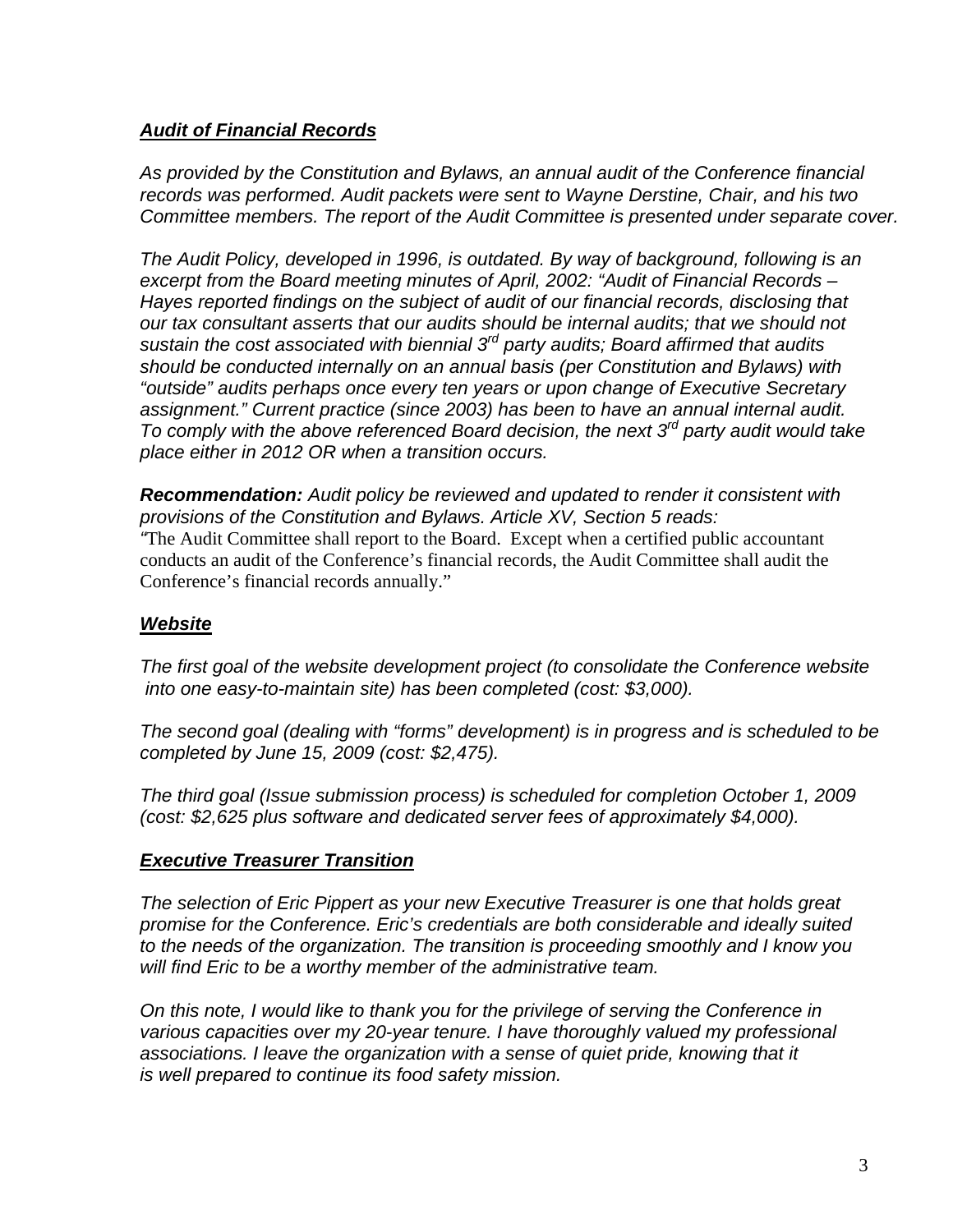

## CONFERENCE FOR FOOD PROTECTION, INC

## **PROPOSED 2010 PROVIDENCE BUDGET**

**REVENUES BUDGETED RECEIVED** 

Registration  $$ 95,000^* (Reduced 25%)$ <br>Workshop  $17,500^{**} (Reduced 25%)$  $17,500**$  (Reduced 25%) **Issue Sales/Guest Passes 150** 150 Sponsorships 55,000 (Reduced 25%) Local Partnership TBD TBD Grant **TBD** Total \$167,650

| <b>DISBURSEMENTS</b>                    | <b>BUDGETED</b> | <b>EXPENDED</b> |
|-----------------------------------------|-----------------|-----------------|
| <b>Supplies</b>                         | \$2,000         |                 |
| Postage                                 | 1,250           |                 |
| Printing                                | 12,000          |                 |
| Telephone                               | 50              |                 |
| <b>Coffee Breaks</b>                    | 5,000           |                 |
| <b>Equipment Rental</b>                 | 8,500           |                 |
| Meeting Room Rental (Convention Center) | 17,340          |                 |
| Workshop                                | 5,000           |                 |
| <b>Clerical Assistance</b>              | 500             |                 |
| Chair's Reception                       | 1,000           |                 |
| <b>Welcome Reception</b>                | 14,000          |                 |
| <b>Providence Reception</b>             | 15,000          |                 |
| <b>Assembly Transcript</b>              | 1,000           |                 |
| <b>Executive Board Breakfasts</b>       | 1,000           |                 |
| <b>Council Member Lunch</b>             | 3,000           |                 |
| Miscellaneous - Credit card             | 5,000           |                 |
| Acknowledgements                        | 1,000           |                 |
| Insurance                               | 200             |                 |
| Local Partnership                       | TBD             |                 |
| Grant                                   | TBD             |                 |
| Total                                   | \$92,840        |                 |

\* Based on projected paid Conference registrants of 240 X \$395 (2008 was 316 paid plus 81 comp)

\*\* Based on projected paid Workshop registrants of 175 X \$100 (2008 was 224 paid plus 16 comp)